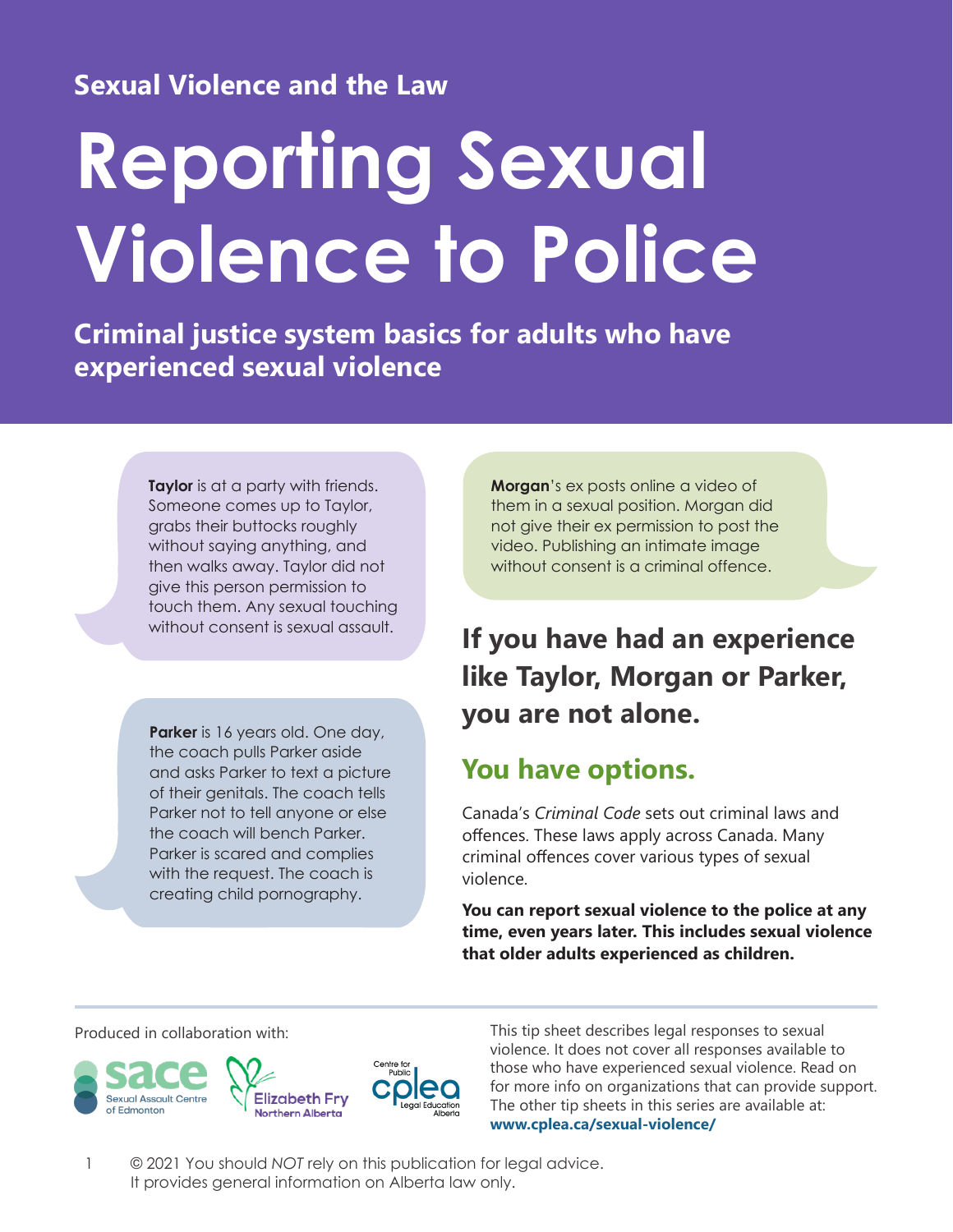# **The Criminal Justice System**

Canada's criminal justice system prosecutes the person charged with a criminal offence (the **accused**). Crimes are wrongs against society. Even though you may be a victim of crime, it is not a private matter between two people. Crimes are prosecuted by Crown prosecutors.



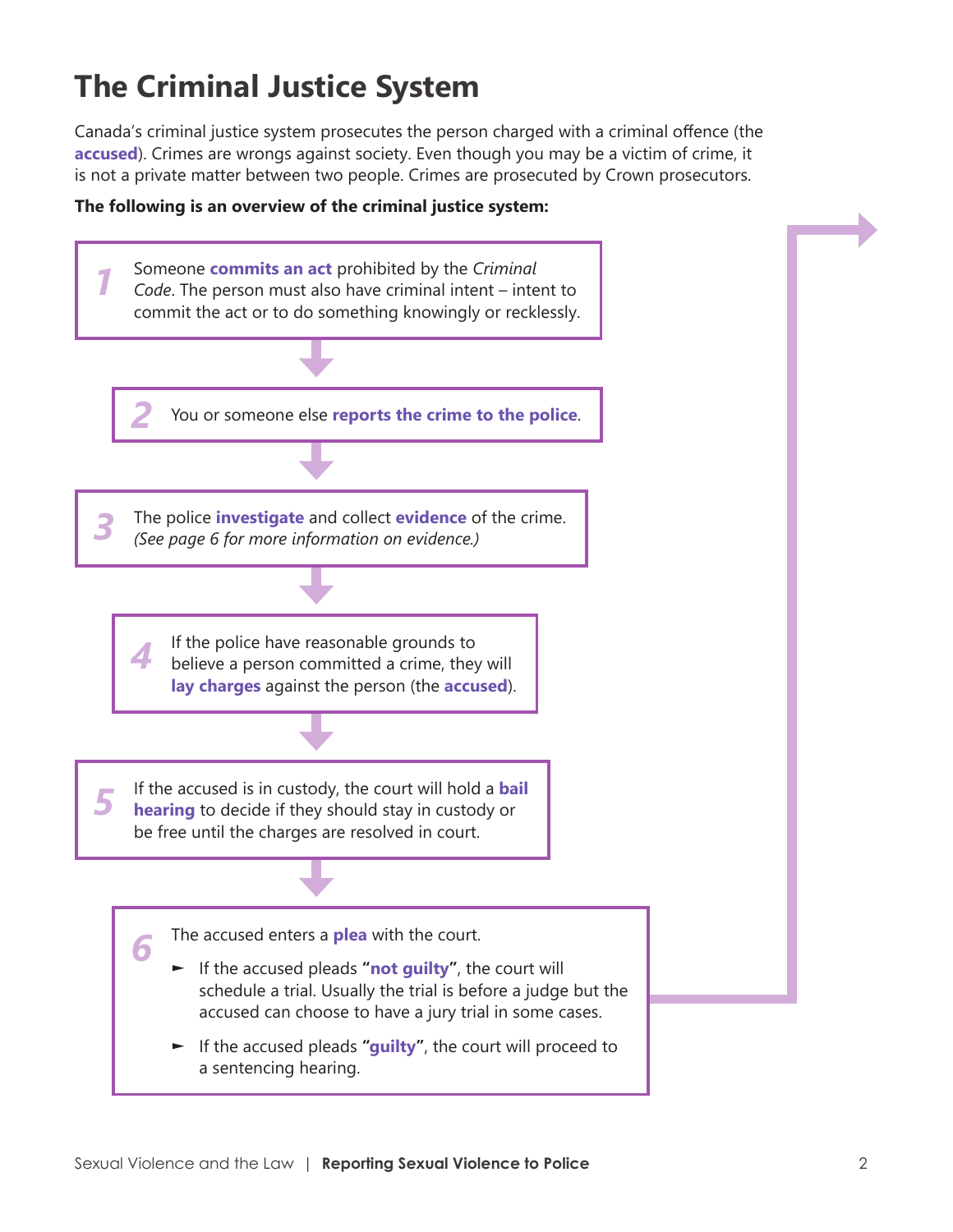For some charges where the accused may be sentenced to 14 years or more in prison, the court will schedule a **preliminary hearing**. At the preliminary hearing, the Crown prosecutor tells the court what evidence they have against the accused. You will likely have to testify at this hearing. The judge can decide if there is enough evidence to proceed to a trial. If there is not enough evidence, the Crown prosecutor can withdraw the charges and the accused is free to go. The Crown prosecutor can also **stay the proceedings**. To stay the proceedings means to stop the trial process. This might be to allow time to gather more evidence. The Crown prosecutor can restart stayed proceedings within one year. *7*

- At the **trial**, the judge or jury will hear evidence from the Crown prosecutor and defence counsel. The judge or jury will then decide if the accused is guilty or not guilty and announce their verdict. *8*
	- ► If the judge or jury finds the accused is quilty (convicted) of the charges, the court will schedule a **sentencing hearing**.
	- $\blacktriangleright$  If the judge or jury finds the accused is not quilty (acquitted) of the charges, the accused is free to go.

At the **sentencing hearing**, the judge will hear from the Crown prosecutor and defence counsel as to what the sentence should be. The judge will also consider **Victim Impact Statements**. The judge makes the final decision. The judge can sentence the accused to probation or jail or a combination of both. *9*

 $\blacktriangleright$  The accused may be eligible for parole after some time in jail. Parole is another form of sentence. While on parole, they will have to follow certain rules. At the end of the parole period, the accused is free to go.

If the accused or Crown prosecutor are not happy with the verdict or sentence, they can **appeal** (challenge) it. There are legal tests for when a decision can be appealed. *10*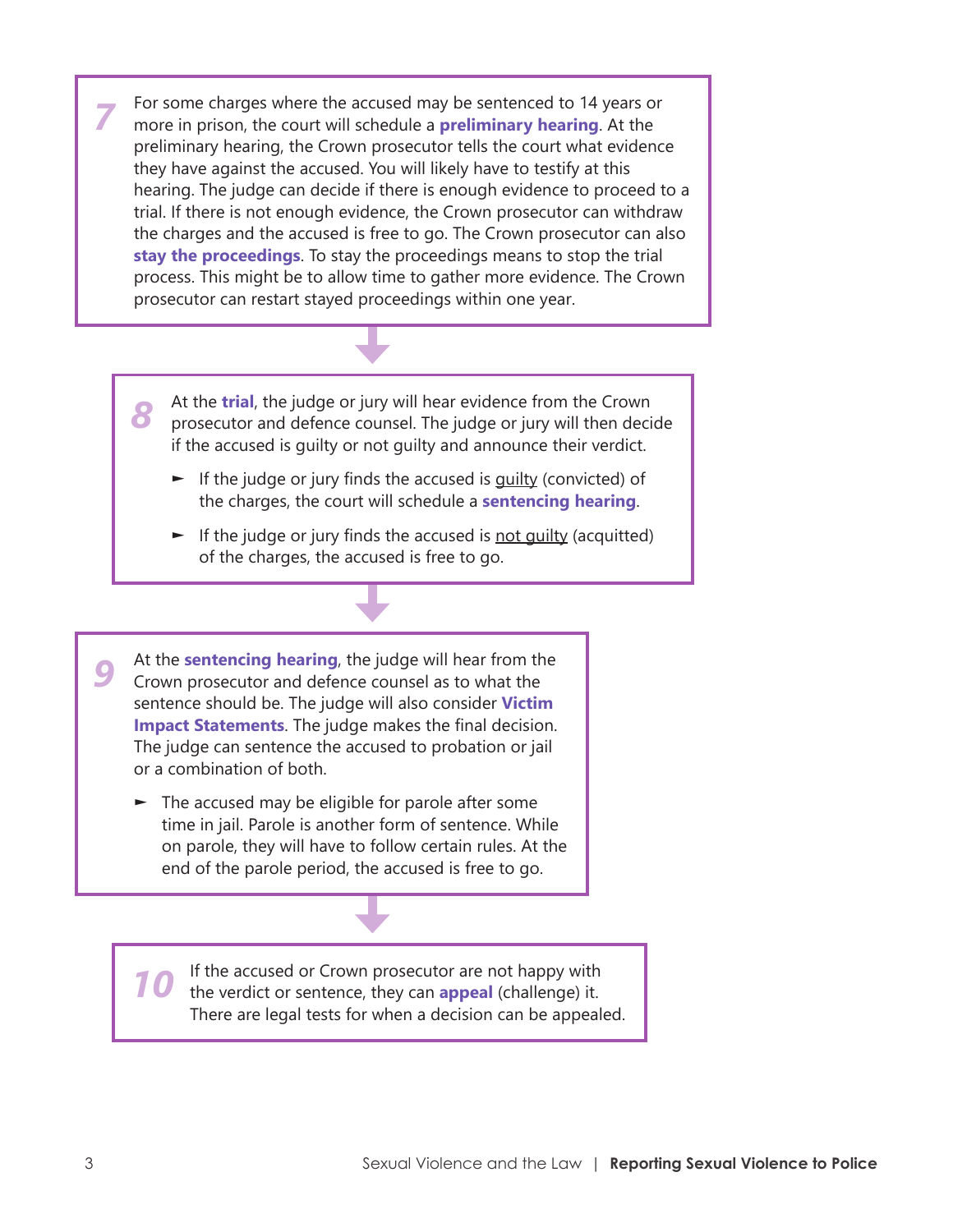# **Reporting a Crime to Police**

The role of police is to protect the public and lay charges. They investigate crimes and consider many things when deciding whether to lay charges. However, the Crown prosecutor makes the final decision about prosecuting the accused, based partly on whether they believe a conviction is likely.

#### **You can report a crime to police by:**

- reaching out to a police and court support advocate, who can talk with you about your rights, and offer options or referrals
- calling 911, if you are in immediate danger or need immediate help
- calling the non-emergency police line in your area
- going to a police station
- for sexual violence, speaking with a **Sexual Assault Response Team (SART) nurse/doctor** at the hospital

## **"What happens if the police do not press charges?"**

Sometimes the police will decide not to lay charges against the person who caused harm.

#### **There are many reasons why, such as:**

- The police do not have reasonable grounds based on the evidence to believe the person has committed the crime.
- The police do not believe it is likely the evidence will lead to a conviction.
- The police have not properly investigated what happened.

## **"What is an adjournment?"**

An adjournment is a postponement of a court process. It is a normal part of the court process and may occur often. The court can adjourn hearings for many reasons, including to give time for the accused to find a lawyer.

## **"What is a Victim Impact Statement?"**

A Victim Impact Statement is an opportunity for you to tell the court how the crime has affected you physically, emotionally, economically and socially. The Crown prosecutor will ask if you want to provide one. You can read it out at the sentencing hearing. Or you can give a copy to the Crown prosecutor for the judge, defence counsel, accused and Crown prosecutor to read silently.

## **"What if I am not happy with how the police respond?"**

#### **You can:**

- Make a complaint against the police. Check with your local police on how to make a complaint.
- Request copies of police records relating to your complaint. You can submit your request in writing to the police under the *Freedom of Information and Protection of Privacy Act*. The police may charge you fees for this service. Contact the Office of the Information and Privacy Commissioner of Alberta for more information.
- Start a **private prosecution** at the courthouse against the person who caused harm. You must follow a specific process. Contact your local courthouse or a police and court support advocate for information. The Crown prosecutor will take over the case and choose whether to prosecute the accused.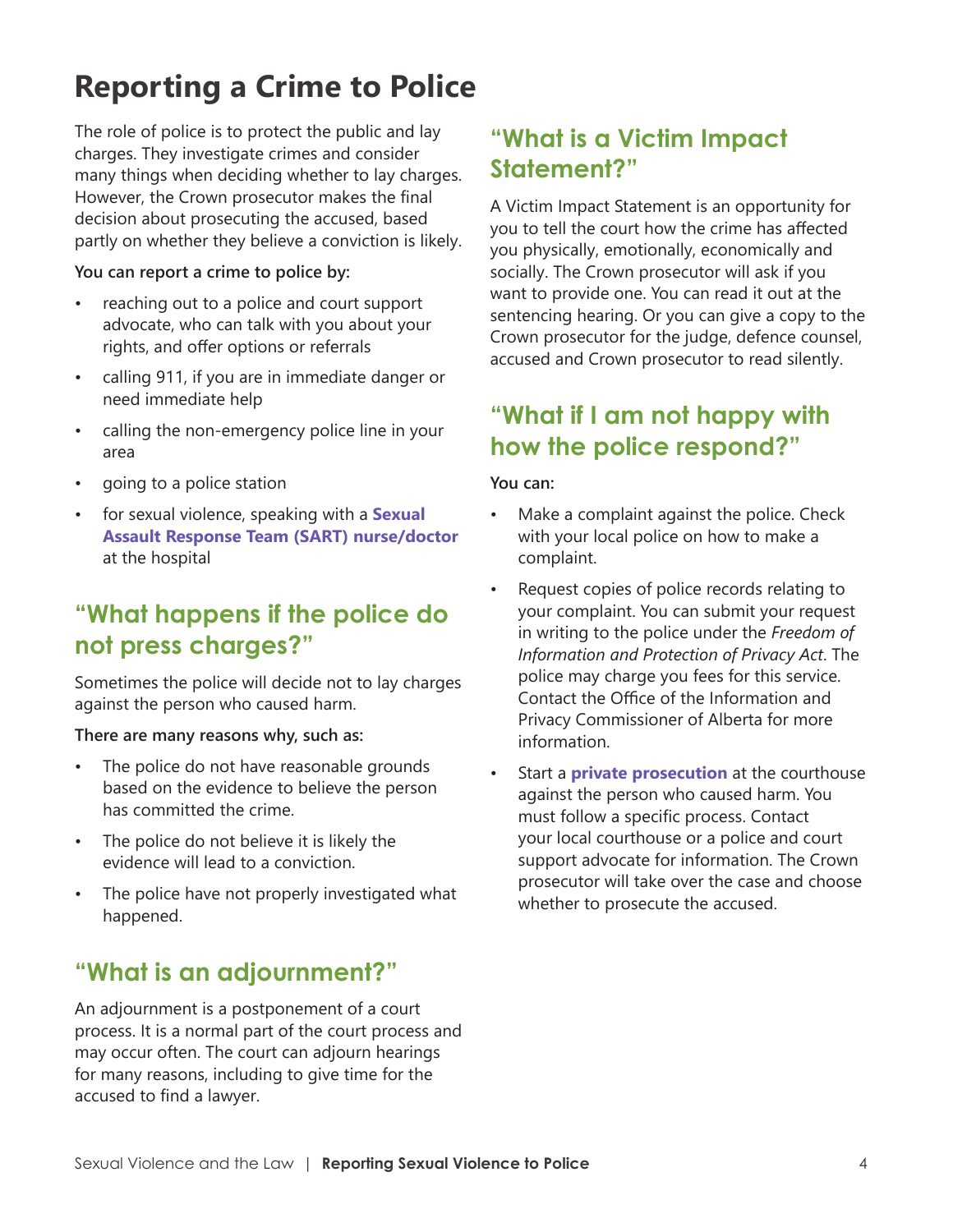# **The People**

**accused** The person charged by the police with committing a crime. They are also called a **respondent**.

 **court clerk** The person who helps the judge during court proceedings. The court clerk will swear the witnesses to tell the truth and take care of all the paperwork in the proceeding.

**Crown prosecutor** A lawyer who works for the provincial or federal government and represents the public interest in criminal proceedings. For sexual assault cases, the Crown prosecutor works for the Government of Alberta. The prosecutor acts in the public interest and not on behalf of the victim. The prosecutor helps witnesses share their evidence in court.

 **defence counsel** A lawyer who represents the accused, defending their rights and ensuring they have a fair trial. The accused can hire their own lawyer or ask for one through Legal Aid if they cannot afford a lawyer. Defence counsel will try to show the Crown prosecutor has not proven their case beyond a reasonable doubt.

**judge** The person who oversees the proceedings. The judge makes decisions about the law and what evidence can be admitted. The judge also decides the verdict (unless there is a jury) and, if the accused is found guilty, determines the sentence.

**jury** Twelve (12) members of the public selected by the Crown prosecutor and defence counsel for a trial. The jury listens to all the evidence and the judge's interpretation of the law before deciding the verdict. The jury does not sentence the accused.

**victim** The person who experienced sexual violence. The victim is also called the **complainant**.

# **Role of the Victim**

**Your role is to provide evidence in the case against the accused.**

The criminal justice system recognizes crimes as wrongs against society. This means that even though you may be the person who was harmed, the Crown prosecutor is in charge of the case. They decide if and what charges will be laid, and how to prosecute the accused, as well as make recommendations to the judge about sentencing. The Crown prosecutor will likely meet with you to get your evidence. They will also decide whether you will be a witness. In sexual assault cases, the victim is often a key, and sometimes the only, witness to the crime. You can ask the Crown prosecutor to keep you informed of what happens. The Crown prosecutor is not your lawyer, however, and ultimately makes all decisions about the prosecution.

## **"What if I am a witness?"**

You may be asked to testify (give oral evidence) at the preliminary hearing and trial. As a witness, the Crown prosecutor will ask you questions about your experience. The defence counsel can also ask you questions. The defence counsel may suggest other versions of the event. Stay patient and calm. The defence counsel is only doing their job, even though it may seem unfair.

If you are testifying (giving evidence) against the accused at a preliminary hearing or trial, tell the truth and say only what you remember. If you cannot remember details, do not guess.

## **"Do I get a lawyer?"**

No. The Crown prosecutor works for the government on behalf of society, not for individuals. While the Crown prosecutor will meet with you to talk about the case, they are not your lawyer. For some parts of the criminal process – section 276 or 278 applications – you can have your own lawyer to represent your best interests. Keep reading for more information. You can also access supports (including having someone with you in court or asking questions about the process) at your local sexual assault centre, Victim Services Unit or other organizations who support people though the criminal justice process.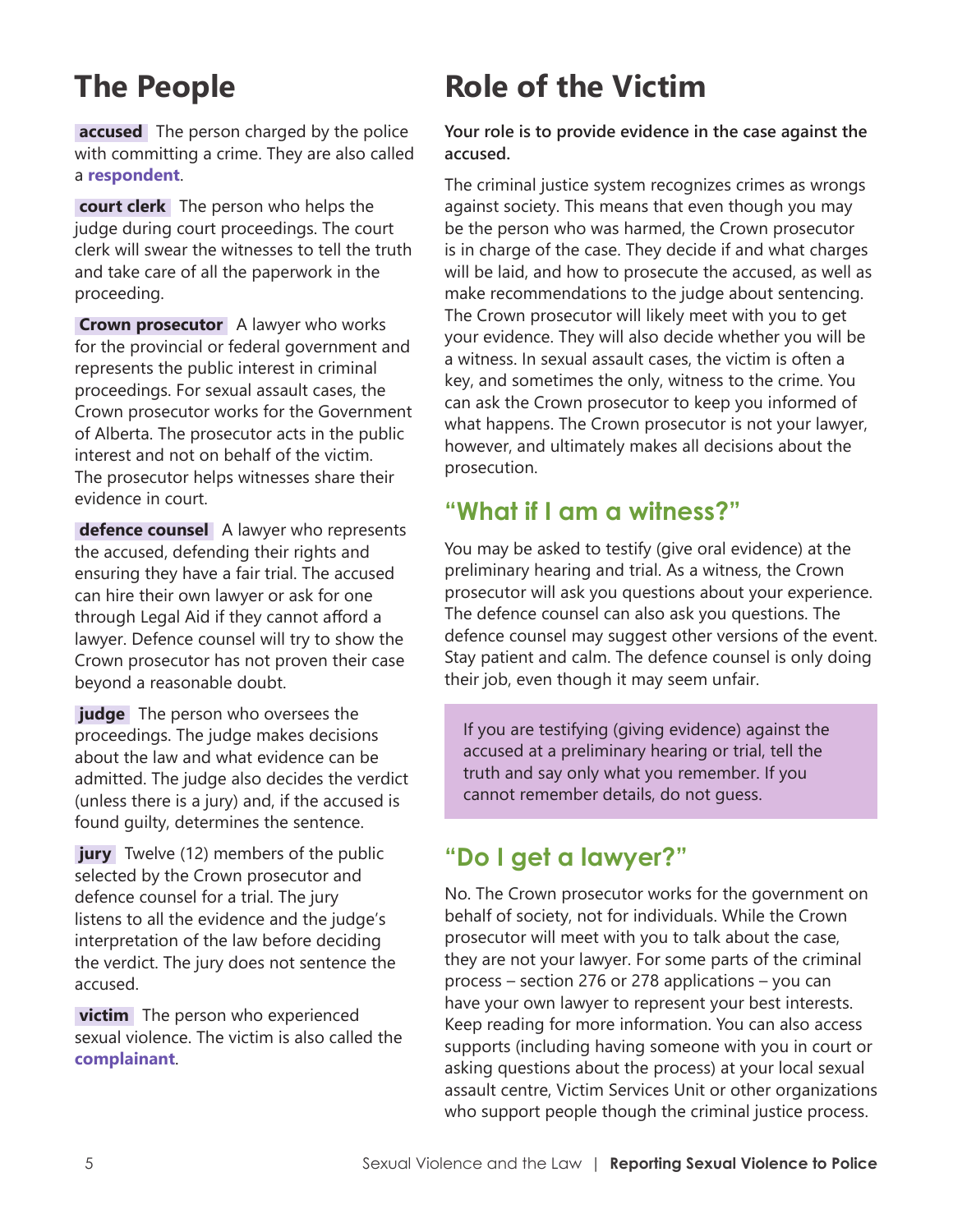# **Evidence**

The police need evidence to charge an accused with a crime. The Crown prosecutor uses the evidence to try to prove the accused committed the crime. The accused is innocent until proven guilty. A judge or jury decides whether the accused is guilty of the crime beyond a reasonable doubt.

Most of the evidence will come from you – the person who experienced the sexual violence.

#### **If you choose to report the assault right away, you can help the police gather evidence by NOT:**

- showering or bathing
- changing or throwing away your clothes
- washing your hands or combing your hair
- taking any drugs or alcohol
- disturbing the area of the act

If you report the assault within three days, the police may be able to collect touch evidence if skin-to-skin or oral-to-skin touching occurred.

Sometimes up to seven days after the assault, you can go to a hospital for medical care and evidence collection. Some hospitals have SART nurses or doctors available to help you.

There is no time limit for reporting to the police. The sooner you report to the police, the easier it is for police to collect forensic evidence that can help prove the charge.

### **Section 276 Applications: Evidence of Complainant's Sexual Activity**

The court cannot accept evidence that you engaged in sexual activity, with the accused or another person, to show that you are more likely to have consented to the sexual activity in question or that you are less worthy of belief.

#### **Defence counsel can ask the court to consider evidence of your sexual activity if the judge decides all the following are true:**

- Defence counsel is not using the evidence to show that you are more likely to have consented to the sexual activity in question or that you are less worthy of belief.
- The evidence relates to an issue at trial (such as consent).
- The evidence is of specific instances of sexual activity.
- The evidence proves something important and does not harm the integrity of the justice process.

The judge decides whether to accept the evidence.

#### **RIGHT TO COUNSEL**

If you are involved in a section 276 application (because defence counsel wants to use evidence of your sexual activity) or a section 278 application (because you hold a record), you have a right to have your own lawyer at the court hearing. Your lawyer will represent your interests in the application.

Contact Legal Aid Alberta for a lawyer to help you, regardless of your financial situation. Visit **[www.legalaid.ab.ca](http://www.legalaid.ab.ca)** or call 1.866.845.3425.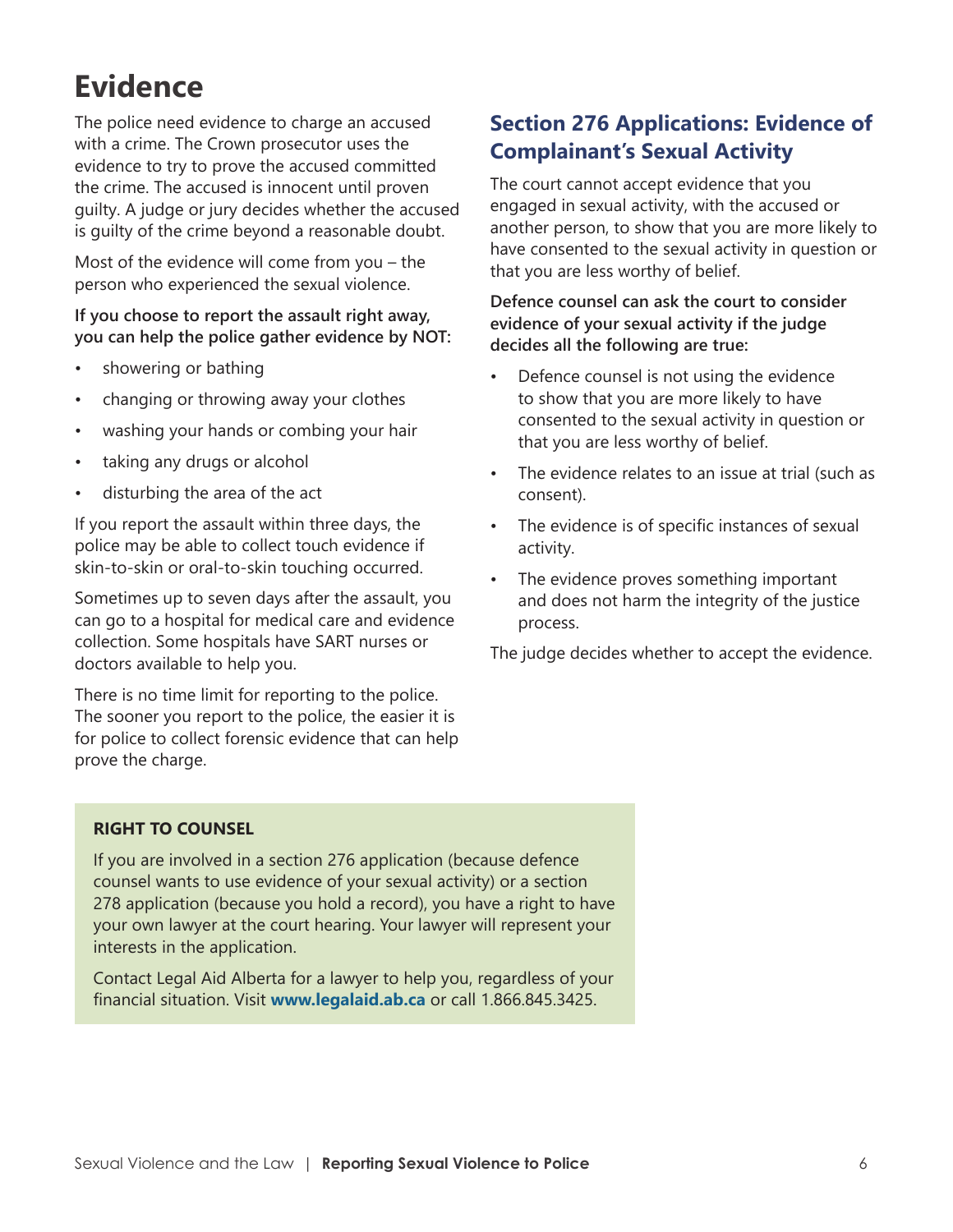## **Section 278 Applications: Third Party Records**

Defence counsel and the accused cannot get certain records about you or witnesses unless the judge gives them permission. These records are any form of record that has personal information for which there is a reasonable expectation of privacy.

#### **Third party records include:**

- Medical, psychiatric, therapeutic, counselling, education, employment, child welfare, adoption and social services records
- Personal journals and diaries
- Records with personal information for which disclosure is protected by other laws (such as privacy laws or solicitor-client privilege laws)

Third party records do not include records made by the person responsible for the investigation or prosecution of the offence, such as police officer notes.

The *Criminal Code* sets out a process that the Crown prosecutor and defence counsel must follow to get the judge's permission.

# **Defences Available to the Accused**

#### **The accused has rights too. Their rights include:**

- the right to have a trial (have a judge or jury decide if they are guilty or not) within a reasonable time. An accused should be tried within 18 months of being charged unless there are good reasons for the delay.
- the right to be presumed innocent until proven guilty according to law in a fair and public hearing by an independent and impartial tribunal
- the right not to be denied reasonable bail without just cause

#### **The accused also has the right to defend themself. Some common defences to charges of sexual assault are:**

• **Mistaken belief in consent** The accused believed you voluntarily agreed to engage in the sexual activity in question. This defence is not available if the accused is

charged with an offence against someone who is under 16 years of age.

#### • **Mistake of age**

If the charge is an offence against a child, the accused can show they took all reasonable steps to determine the age of the victim.

• **Sexual activity never happened**

The accused can raise doubts that the sexual activity ever happened. The accused can do this by showing contradictions or improbabilities in your evidence.